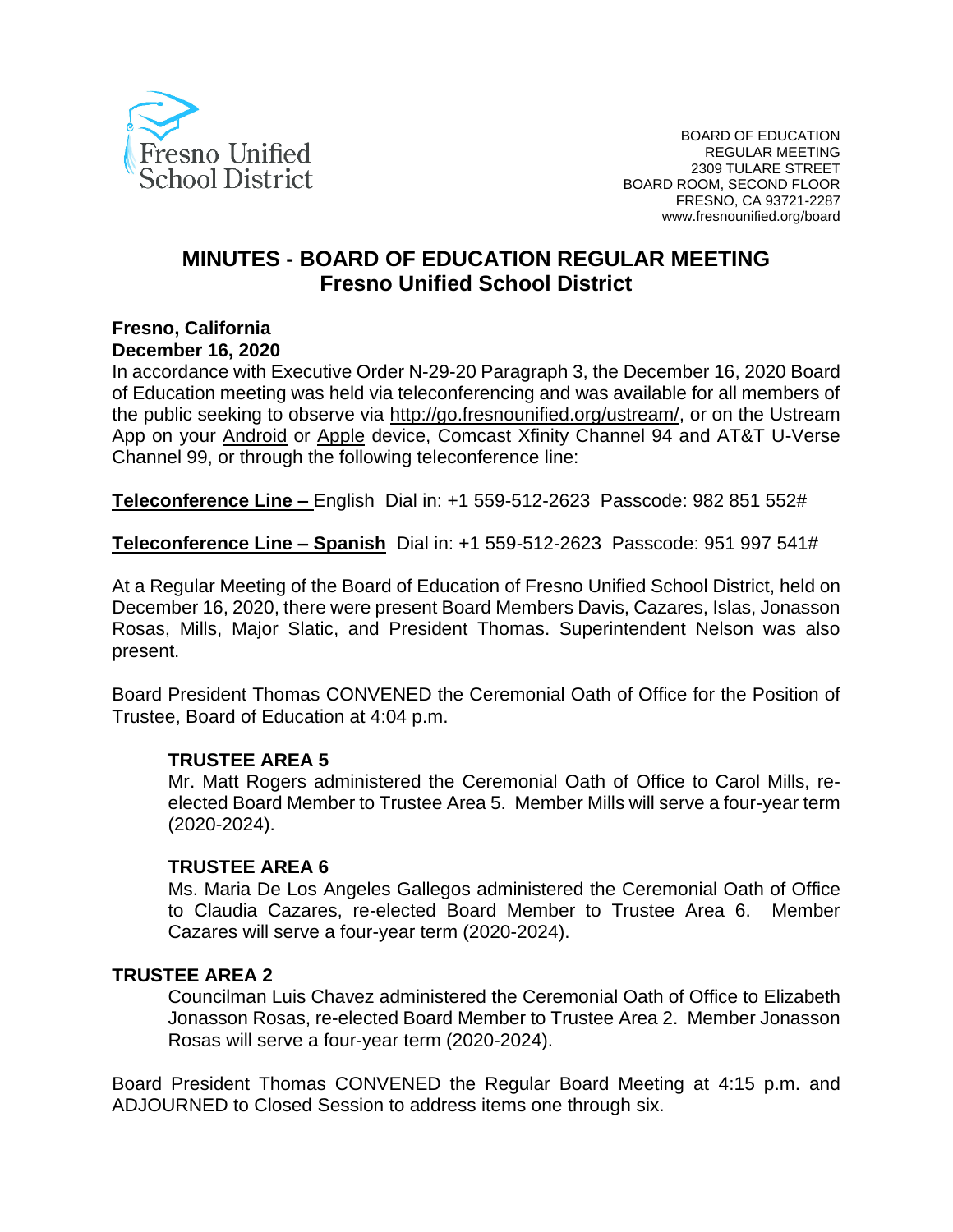The Board RECONVENED in Open Session at 5:17 p.m.

### **Reporting Out of Closed Session**

• On a motion by Board Member Cazares, seconded by Board Member Mills, by a vote of 7-0-0-0, the Board took action in closed session on a Workers' Compensation claim for Patricia Silvas v. Fresno Unified Workers' Compensation Fresno Unified Case No. 2016-0462.

### **HEAR Report from Superintendent**

- Acknowledged tonight is the last board meeting of the year, and this time of the year deserves to be celebrated, even a year as crazy and as difficult as this one. Next week starts winter break and I hope that you and your loved ones can celebrate safely and find gratitude. I am grateful for so much this year and want to share one of those things with you all. Our DEI Praxis Collaborative created a Cultural Drive Celebration where members of our Fresno Unified family shared pictures of their traditions and celebrations from years past.
- Shared our Virtual Innovation Program, a partnership with Fresno State, has a new challenge just in time for the holidays. The Cultural Cooking Challenge launches Friday and will last through January. Students are challenged to demonstrate how to make a dish that is important to their family's culture and traditions. The first 100 students to submit their Cultural Cooking Challenge recipe and photo or video will receive a copy of the district's first ever Fresno Unified Cookbook, made from all your submissions. The challenge is open to all students of Fresno Unified and for this challenge we are also including staff. To learn more and submit your recipe, stay tuned to our website for all information to drop on Friday.
- Shared this year, due to social distancing and the shelter in place order, we are unable to celebrate Hmong New Year the way we have typically, Our team has remained optimistic and created a Virtual Hmong New Year video to share with our Fresno Unified Family – virtual ball toss. The Hmong ball tossing game takes place during the Hmong New Year celebration, from December 26 to January 1. Happy New Year to all our family members celebrating.
- Reminded everyone we are serving meals over the winter break. A week's worth of meals will be available for pick up on Monday, December 21, Monday, December 28, and Monday, January 4 from 7:00 – 9:00 a.m. at over 30 school sites. For a list of sites head to the website Fresnounified.org or our district social media.
- Reached out to our community to remind them that our LCAP Survey is open for feedback. This is your opportunity as students, parents and staff to provide direct feedback on how we allocate resources within our district for the upcoming budget year. Head to our website to access the survey in English, Spanish or Hmong.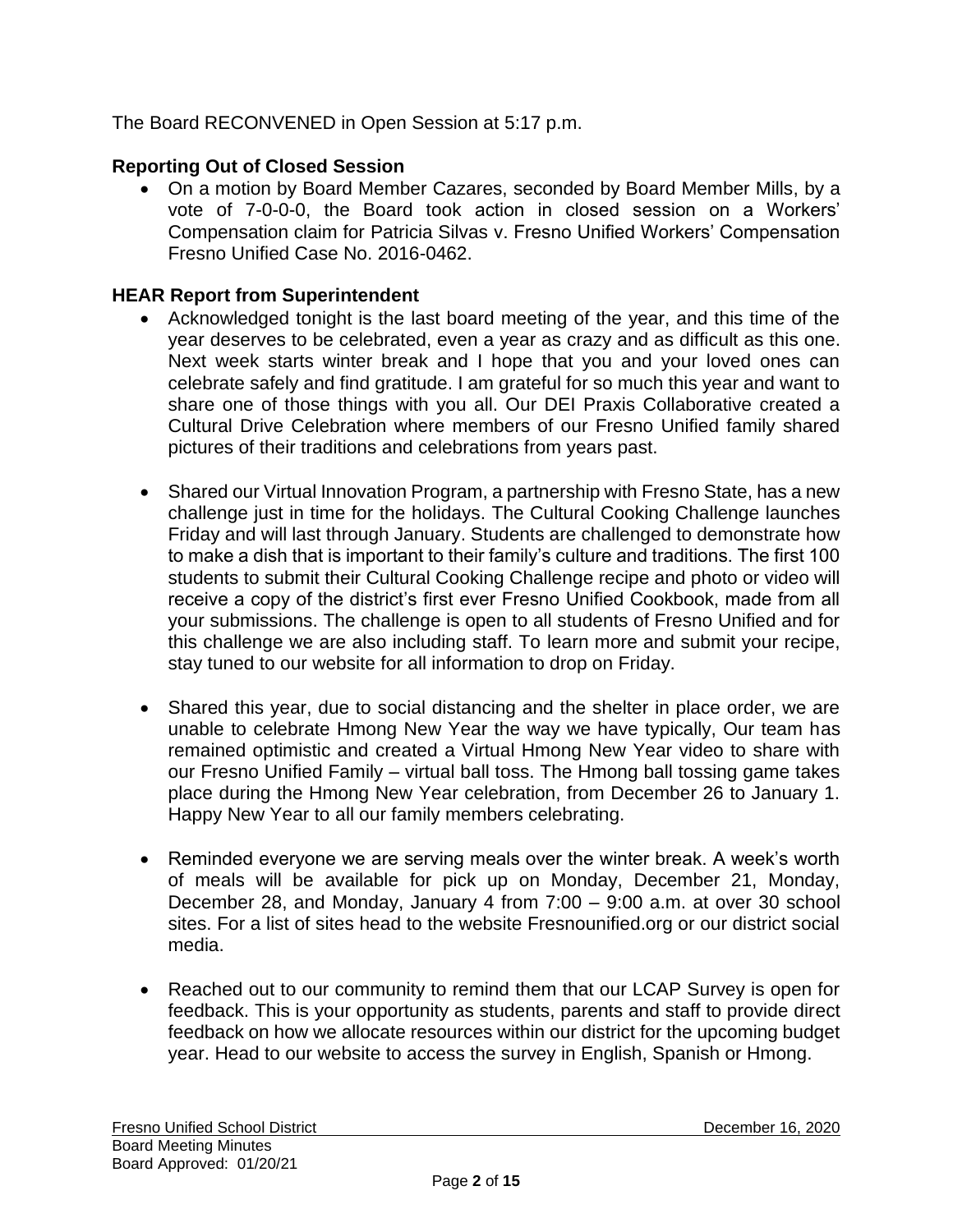### **BOARD/SUPERINTENDENT COMMUNICATION**

**Member Mills**: Wished the community a Happy Hanukah, Merry Christmas, Happy Holiday and encouraged folks to rest and rejuvenate to come back stronger.

**Board Clerk Davis**: Congratulated the district on its diversity. Wished everyone a Happy Holiday. Thanked Member Major Slatic for participating in the shopping spree for homeless veterans. Referenced an event for the Fresno Police Department.

**Member Cazares**:Wished everyone a Happy Holiday and encouraged people to stay safe.

**Member Islas**: Extended holiday wishes. Reminded people we are in a surge of COVID-19 and expressed appreciation for conservative reopening of schools. Expressed thanks for meals being served and thanked Every Neighborhood and the Fresno Food Bank for working in partnership with the district.

**Member Jonasson Rosas**: Thanked parents and the community for their patience and understanding during these difficult times. Thanked students for their resilience. Thanked staff and colleagues for their work.

**Member Major Slatic**: Asked students and families to keep hope strong. Thanked them for their courage.

**Board President Thomas:** Thanked fellow colleagues. Expressed hope for the future. Thanked staff for their hard work. Thanked students for persevering Shared a reminder regarding the City Hall present give-away and Edison High School's food give-away. Congratulated Trustees for their re-election.

#### **OPPROTUNITY FOR PUBLIC COMMENT ON CONSENT AGENDA ITEMS**

The Board received zero submissions for public comment for items on the Consent Agenda.

On a motion by Board Member Mills, seconded by Board Clerk Davis, the Consent Agenda with the exception of items A8 which was pulled by staff and A10, A23, A24, A25 which were pulled by the Board for further discussion, was approved by a roll call vote of 7-0-0-0 as follows: AYES: Board Members: Cazares, Davis, Islas, Jonasson Rosas, Mills, Major Slatic, and Board President Thomas.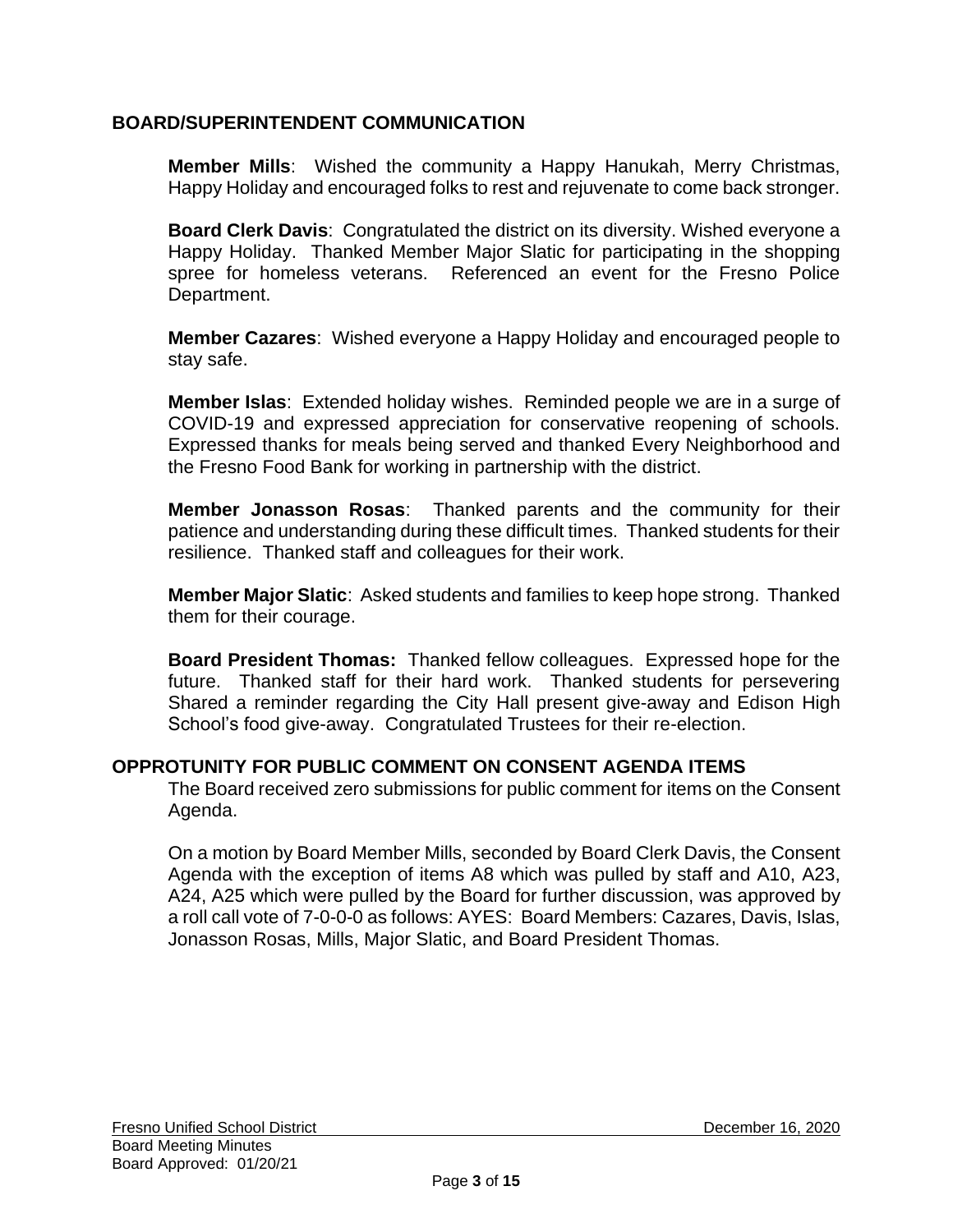### **A. CONSENT AGENDA**

- **A-1, APPROVE Personnel List APPROVED as recommended**, the Personnel List, Appendix A, as submitted.
- **A-2, ADOPT Resolution in the Matter of Unopposed and Insufficient Nominations of Governing Board Elections; No Election; Seating at Annual Organizational Meeting**

**ADOPTED as recommended**, a resolution in the Matter of Unopposed and Insufficient Nominations of Governing Board Elections; No Election; Seating at Annual Organizational Meeting.

**A-3, ADOPT Resolution in the Matter of Declaring Certification of the November 03, 2020 Election ADOPTED as recommended**, a resolution in the Matter of Declaring Certification

of the November 03, 2020 Election.

- **A-4, APPROVE Minutes from Prior Meeting APPROVED as recommended**, the draft minutes from the December 01, 2020 Special Board Meeting.
- **A-5, APPROVE Position and ADOPT Job Description for Chief Engagement and External Partnership Officer and APPROVE Revision to the Management Salary Schedule for Chief Engagement and External Partnership Office APPROVED and ADOPTED as recommended**, the job description of Chief Engagement and External Partnerships Officer (CEEPO) and the Management Salary Schedule with Chief Engagement and External Partnerships Officer placement on E-32.
- **A-6, APPROVE Independent Contractor Services Agreement with Leadership Associates to Conduct an Executive Search for the Position of Deputy Superintendent APPROVED as recommended**, an Independent Contractor Services Agreement

with Leadership Associates to Conduct an Executive Search for the position of Deputy Superintendent.

**A-7, APPROVE Independent Contractor Services Agreement with Leadership Associates to Conduct an Executive Search for the Position of Chief Financial Officer APPROVED as recommended**, an Independent Contractor Services Agreement

with Leadership Associates to Conduct an Executive Search for the position of Chief Financial Officer.

### **A-8, APPROVE Authorization for the Interim Chief Financial Officer to Award Request for Proposal 21-13, Student Internet Service Beyond Campus:**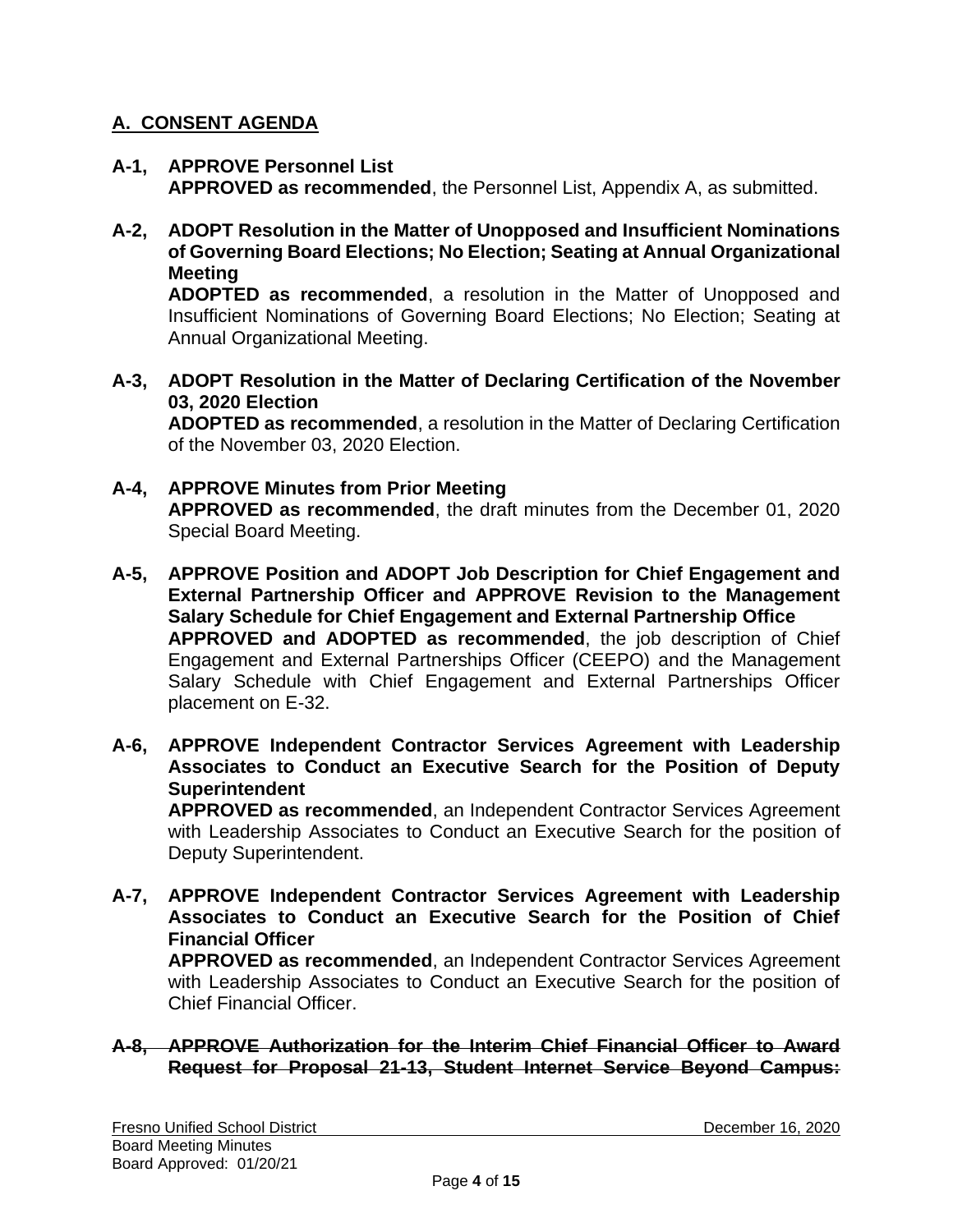#### **Wireless Broadband Solution ITEM PULLED FROM AGENDA BY STAFF**

- **A-9, APPROVE 2020/21 and Prior Years Certificated and Management Revised Salary Schedules APPROVED as recommended**, the 2020/21 and Prior Years Certificated and Management Revised Salary Schedules.
- **A-10, APPROVE Grant Agreement with No Kid Hungry/Share Our Strength for Staff Position and Equipment to Support Strategies for Increased Meal Participation**

**APPROVED as recommended**, a grant agreement with the No Kid Hungry Campaign to support implementation of innovative approaches to expand access to the district's breakfast, lunch and super snack (afternoon meal) programs by funding a new position in the Food Services Department dedicated to increasing meal participation.

For the record, Board Members had comments/questions pertaining to Agenda Item A-10. A summary is as follows: Commented on meal reimbursement and how it affects future meals. Recognized the great partnership with No Kid Hungry.

On a motion by Board Member Islas, seconded by Board President Thomas, Agenda Item A-10 was approved by a roll call vote of 7-0-0-0, as follows: AYES: Board Members: Cazares, Davis, Islas, Jonasson Rosas, Mills, Major Slatic, and Board President Thomas.

### **A-11, APPROVE Independent Contractor Services Agreement with The New Teacher Project**

**APPROVED as recommended**, an Independent Contractor Services Agreement with The New Teacher Project, for the 2020/21 school year.

- **A-12, APPROVE Independent Contractor Services Agreement with Rev.com Inc. APPROVED as recommended**, an Independent Contractor Services Agreement with Rev.com Inc. to provide Spanish subtitles for the PBS Reading Explorers designed to support Pre-Kinder through Third grade students at home.
- **A-13, APPROVE Renewal Agreement with Community Medical Providers Medical Group**

**APPROVED as recommended**, a renewal agreement with Community Medical Providers Medical Group for the continuation of Enhanced Primary Care services (i.e. body mass index determination, obesity counseling, outreach to patients with diabetes, cardiovascular and medication adherence gaps for core chronic conditions).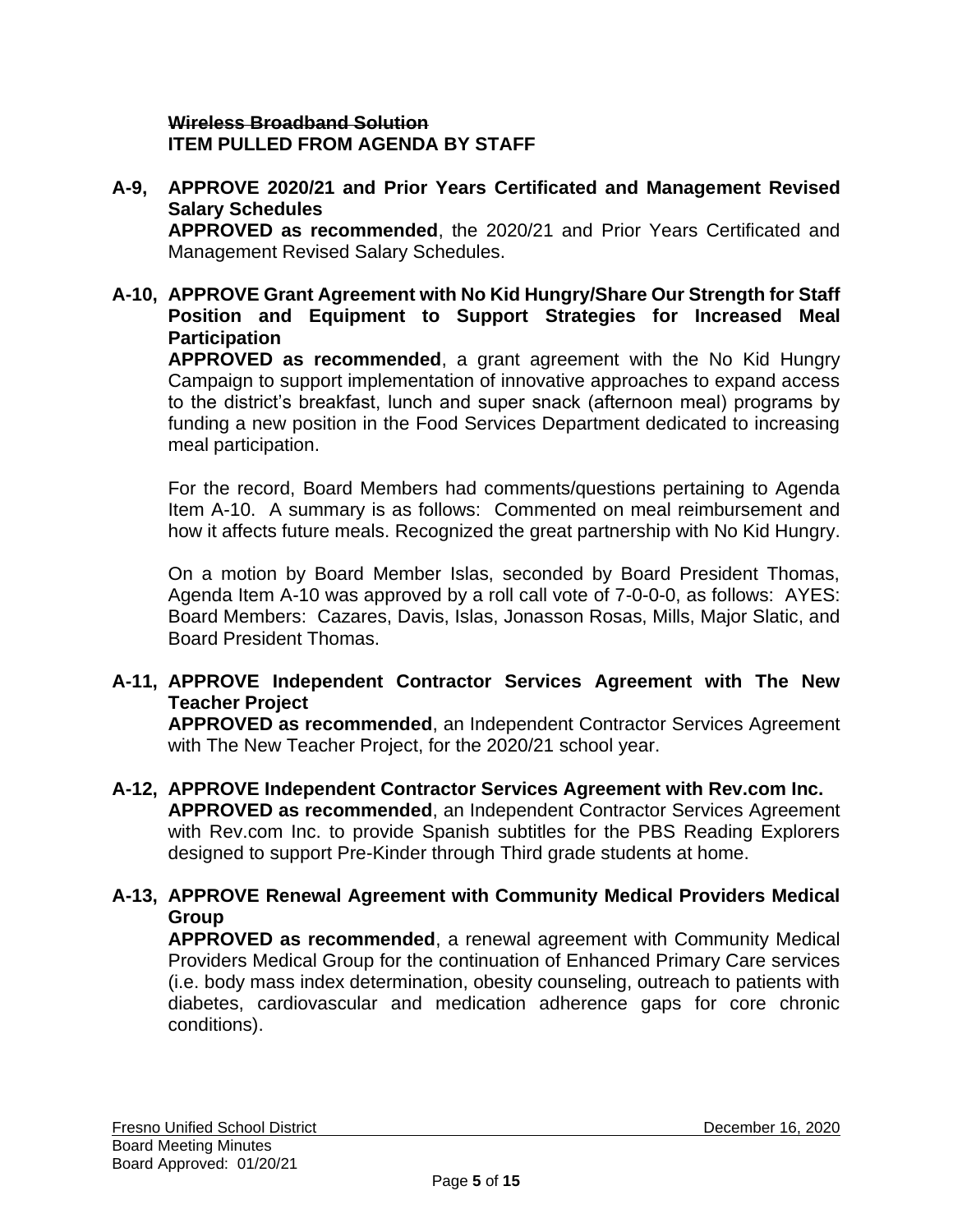### **A-14, APPROVE Renewal Agreement with Elixir Insurance Company**

**APPROVED as recommended**, a renewal agreement with Elixir Insurance Company, formerly Envision Insurance, to provide Medicare eligible retiree prescription benefit services.

#### **A-15, APPROVE Renewal Agreement with Kaiser Permanente**

**APPROVED as recommended**, a renewal agreement with Kaiser Permanente to provide medical services on behalf of benefit eligible employees and retirees.

#### **A-16, APPROVE Renewal Agreement with Medical Eye Services APPROVED as recommended**, a renewal agreement with Medical Eye Services to provide vision care services on behalf of the district's eligible active employees, retirees, and their respective dependents.

#### **A-17, APPROVE Renewal Agreement with Physmetrics, LLC APPROVED as recommended**, a renewal agreement with Physmetrics to administer chiropractic and acupuncture services on behalf of benefit eligible employees and retirees.

### **A-18, APPROVE Renewal Agreement with United Healthcare APPROVED as recommended**, a renewal agreement with United Healthcare to provide fully insured HMO dental services on behalf of benefit eligible employees and retirees.

#### **A-19, APPROVE Amendment to Citizens' Bond Oversight Committee Bylaws to Include Oversight of Measure M Expenditures APPROVED as recommended**, amended Bylaws of the Citizens' Bond Oversight Committee (CBOC) to reflect previous Board action to designate the CBOC with responsibility for expenditure oversight for Measure M bond proceeds.

#### **A-20, APPROVE Award of Bid 21-14, McLane High School Stadium Scoreboard Replacement**

**APPROVED as recommended**, information on Bid 21-14, to fabricate and install a new video scoreboard for McLane Stadium.

## **A-21, APPROVE Proposal for Parent/Guardian and Staff Input Regarding Policing on District Campuses**

**APPROVED as recommended**, a proposal developed by Dr. Andrew Jones, Professor in the Department of Sociology at California State University, Fresno, to lead a research project to gauge perceptions of parents/guardians and school site staff regarding Student Resource Officers (SROs) and Student Neighborhood Resource Officers (SRNOs) on Fresno Unified campuses.

#### **A-22, RATIFY Retiree Contract for a Career Technical Education Teacher at Fresno Adult School for the Custodial Training Program**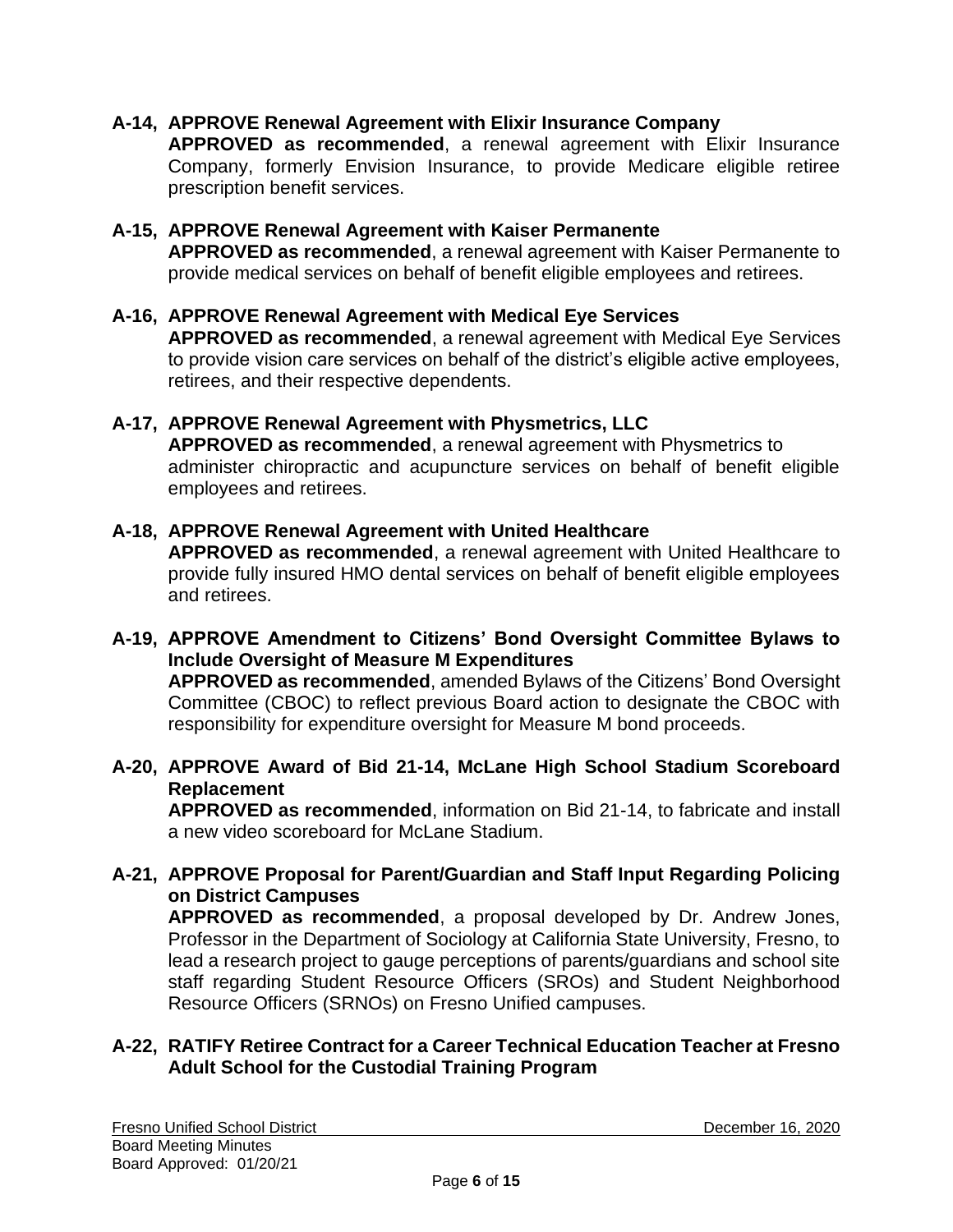**RATIFIED as recommended**, a Retiree Contract for a part-time Career Technical Education Teacher at Fresno Adult School for the Custodial Training Program.

### **A-23, RATIFY Submission of Grant Application to No Kid Hungry/Share Our Strength for Meal Service Scanning Equipment RATIFIED as recommended**, the district's application to the No Kid Hungry

School Nutrition Grant program to support the safe reopening of school meal services when on-campus instruction resumes.

For the record, Board Members had comments/questions pertaining to Agenda Item A-23. A summary is as follows: Highlighted how scanning equipment will further help with safe meal distribution.

On a motion by Board Member Islas, seconded by Board Clerk Davis, Agenda Item A-23 was approved by a roll call vote of 7-0-0-0, as follows: AYES: Board Members: Cazares, Davis, Islas, Jonasson Rosas, Mills, Major Slatic, and Board President Thomas.

### **A-24, RATIFY Change Orders for the Projects Listed Below**

**RATIFIED as recommended**, information on Change Orders for the following projects: Bid 19-41, Wawona K-8 School Classroom and Restroom Additions, Change Order 8 and 9 presented for ratification: \$139,706; Bid 19-55, Phoenix Secondary Academy Modular Infrastructure and Site Development, Change Order 7 and 8 presented for ratification: \$66,122; Bid 20-15, Viking Elementary School Modular Classrooms and Restroom Infrastructure, Change Order 4 presented for ratification: \$10,860; Bid 20-27, Sections A and B, Fresno and Roosevelt High Schools Track and Field Bleacher Improvements, Change Order 1 presented for ratification (Fresno): \$19,010, Change Order 1 presented for ratification (Roosevelt): \$42,355; Bid 20-39 Sections A and B, Hydration Stations for Elementary Schools Multipurpose Rooms: Anthony, Ayer, Bakman, Balderas, Calwa, Centennial, Dailey, Edison-Bethune, Ericson, Ewing, Forkner, Greenberg, Heaton, Hidalgo, Homan, Kirk, Lane, Leavenworth, Lincoln, Lowell, Mayfair, McCardle, Muir, Olmos, Pyle, Robinson, Storey, Thomas, Turner, Vang Pao, Vinland, Webster, Williams and Winchell, Change Order 1 presented for ratification (Section A): \$1,500, Change Order 1 presented for ratification (Section B): \$2,200; Bid 20-41, Scandinavian Middle School Gymnasium Make-Up Air Units Replacement, Change Order 2 presented for ratification: \$7,271.

For the record, Board Member Jonasson Rosas read a statement as follows:

Agenda Item A-24 calls for the ratification of change orders for several projects, including Bid 20-27 regarding the track and bleacher improvements at Fresno and Roosevelt High Schools. My residence is located within 500 feet of the southwest edge of the property comprising the Roosevelt High School site. Despite this proximity, ratifying change orders for Bid 20-27 will have no measurable financial impact on my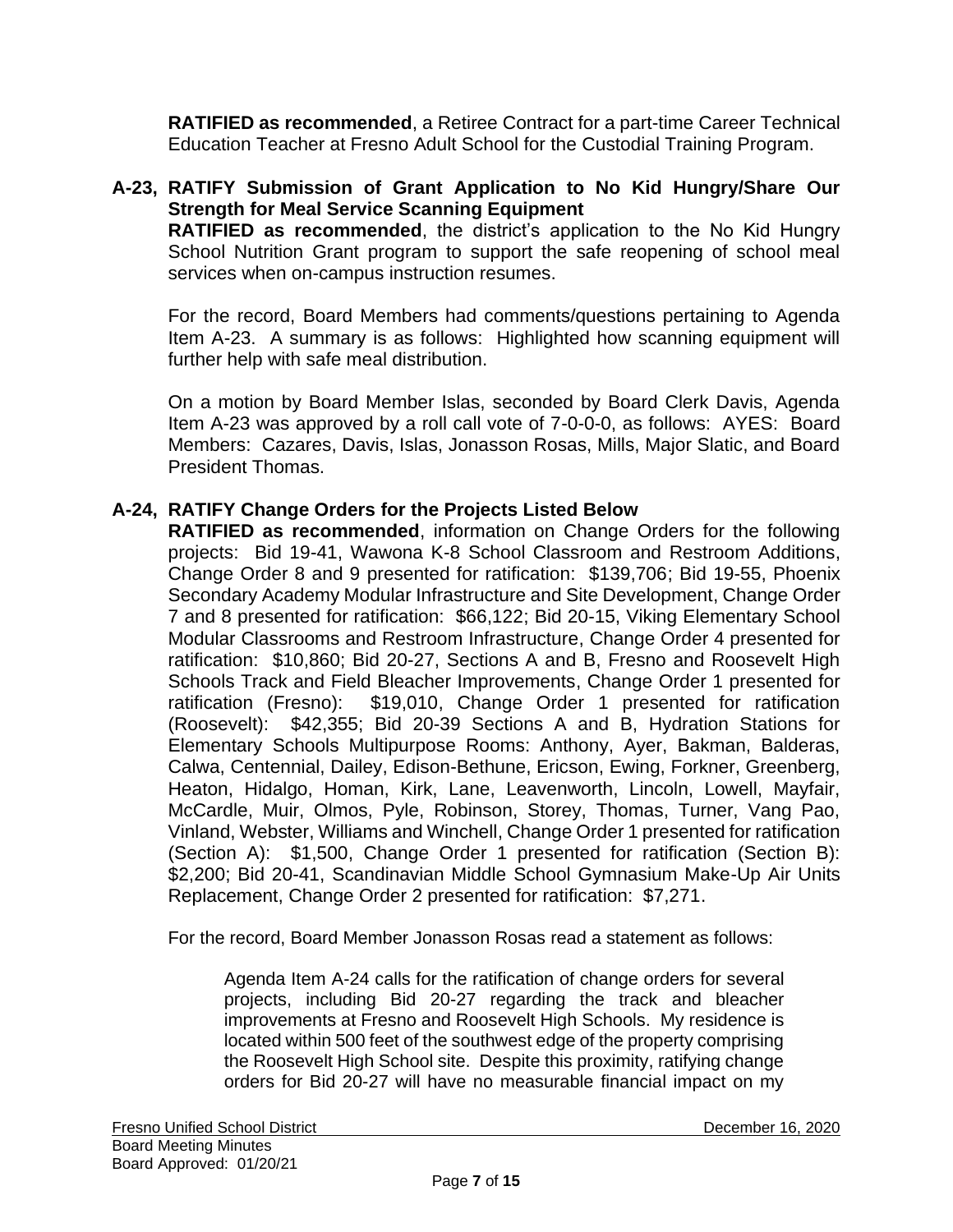property because of track and bleacher improvements on Bid 20-27 were already in place as part of Roosevelt High School. Moreover, the impact of ratifying the change orders to Bid 20-27 is indistinguishable from its effect on the majority of the residential properties within my trustee area that are part of Roosevelt High School's attendance area. Notwithstanding the absence of any financial impact on my property, I am abstaining from the vote to ratify change orders for Bid 20-27 pursuant to Board Bylaw 9270 for the express purpose of avoiding the appearance of any conflict.

On a motion by Board President Thomas, seconded by Board Clerk Davis, Agenda Item A-24 was approved by a roll call vote of 6-0-1-0, as follows: AYES: Board Members: Cazares, Davis, Islas, Mills, Major Slatic, and Board President Thomas. ABSTENTIONS: Board Member Jonasson Rosas.

### **A-25, RATIFY the Filing of Notices of Completion**

**RATIFIED as recommended**, a Notice of Completion for the following projects, which have been completed according to plans and specifications. Bid 19-41, Wawona K-8 School Classroom and Restroom Addition; Bid 19-55, Phoenix Secondary Academy Portable Infrastructure and Site Development; Bid 20-10, Cambridge High School Student Services and Administration Office Improvements; Bid 20-27 Sections A and B, Fresno and Roosevelt High Schools Track and Field Bleacher Improvements; Bid 20-39 Sections A and B, Hydration Stations for Elementary Schools Multipurpose Rooms; Bid 20-41, Scandinavian Middle School Gymnasium Make-Up Air Units Replacement; Bid 20-51, Addicott Elementary School Restroom Accessibility Improvements.

For the record, Board Member Jonasson Rosas read a statement as follows:

Agenda Item A-25 calls for the ratification of a notice of completion for several projects, including Bid 20-27 regarding the track and bleacher improvements at Fresno and Roosevelt High Schools. My residence is located within 500 feet of the southwest edge of the property comprising the Roosevelt High School site. Despite this proximity, ratifying a notice of completion for Bid 20-27 will have no measurable financial impact on my property because of track and bleacher improvements per Bid 20- 27 were already in place as part of Roosevelt High School. Moreover, the impact of ratifying the notice of completion for the Bid 20-27 is indistinguishable from its effect on the majority of the residential properties within my trustee area that are part of Roosevelt High School's attendance area. Notwithstanding the absence of any financial impact on my property, I am abstaining from the vote to ratify notices of completion for Bid 20-27 pursuant to Board Bylaw 9270 for the express purpose of avoiding the appearance of any conflict.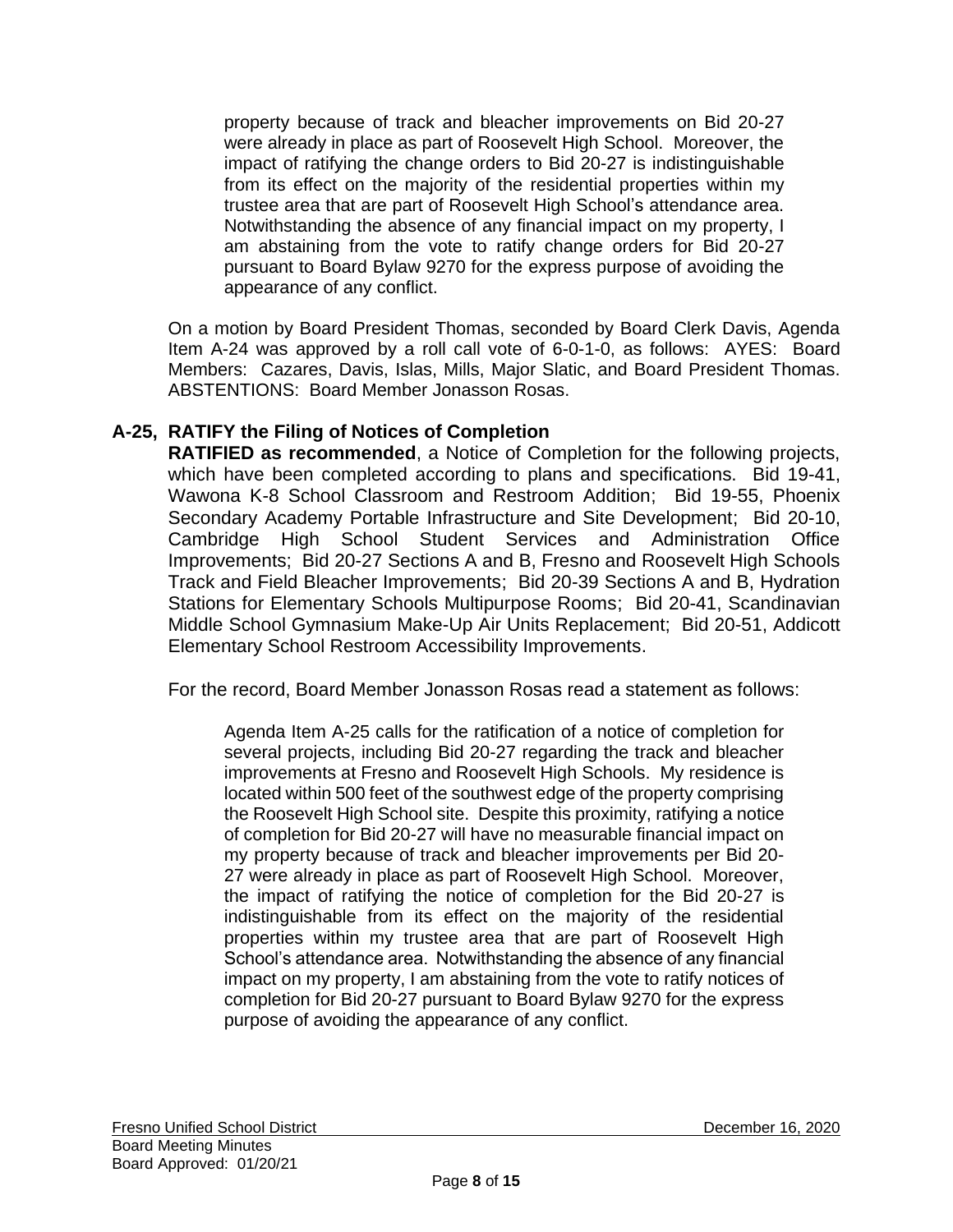On a motion by Board President Thomas, seconded by Board Clerk Davis, Agenda Item A-24 was approved by a roll call vote of 6-0-1-0, as follows: AYES: Board Members: Cazares, Davis, Islas, Mills, Major Slatic, and Board President Thomas. ABSTENTIONS: Board Member Jonasson Rosas.

### **UNSCHEDULED ORAL COMMUNICATIONS**

For the record, four submissions of public comment were received for Unscheduled Oral Communications. They are as follows:

### **1. Rhonda West**

I am a parent of an EHS senior writing regarding the online class schedule for FUSD second semester 2020-21. Bob Nelson stated that the decision for the change in schedule was made with, "All hands on deck", "All done collaboratively". However, I have yet to speak with any FUSD parents or students who were consulted regarding these planned schedule changes. The well- being of students should be the top priority. The current daily required screen time is already too excessive and exceeds the time limit considered to be healthy or productive. After students finish with their classes online, they still need to complete their homework online. With the planned changes to the online schedule, students will lose focus and the quality of the instruction and learning will suffer even more as students are expected to sit in front of their screens daily for additional time. The current online schedule is a better option because it spreads the screen time over 5 shorter days versus 4 longer days of online instruction. Sincerely, Rhonda West

### **2. Joy Rodriguez Finocchio**

Dear Fresno Unified School Board, I am the parent of an EHS senior and freshman. I'm writing in regards to the online class schedule for the second semester starting after winter break. Bob Nelson stated that the decision for the change in schedule was made with, "All hands on deck", and "All done collaboratively." However, I have yet to speak with any other FUSD parents or students who were consulted regarding these planned schedule changes. The well-being of students should be the top priority. The current daily required screen time is already too excessive and exceeds the daily time limit considered to be healthy. In addition, after students finish with their classes online, they still need to complete their homework online. With the planned changes to the online schedule, students will lose focus and the quality of the instruction and learning will suffer as a result of students spend more time sitting in front of a screen for additional time daily. The current online schedule is a better option because it spreads the time over 5 shorter days versus 4 longer days of instructions and limits the amount of time my children have to spend in front of a screen. Sincerely, Joy Rodriguez Finocchio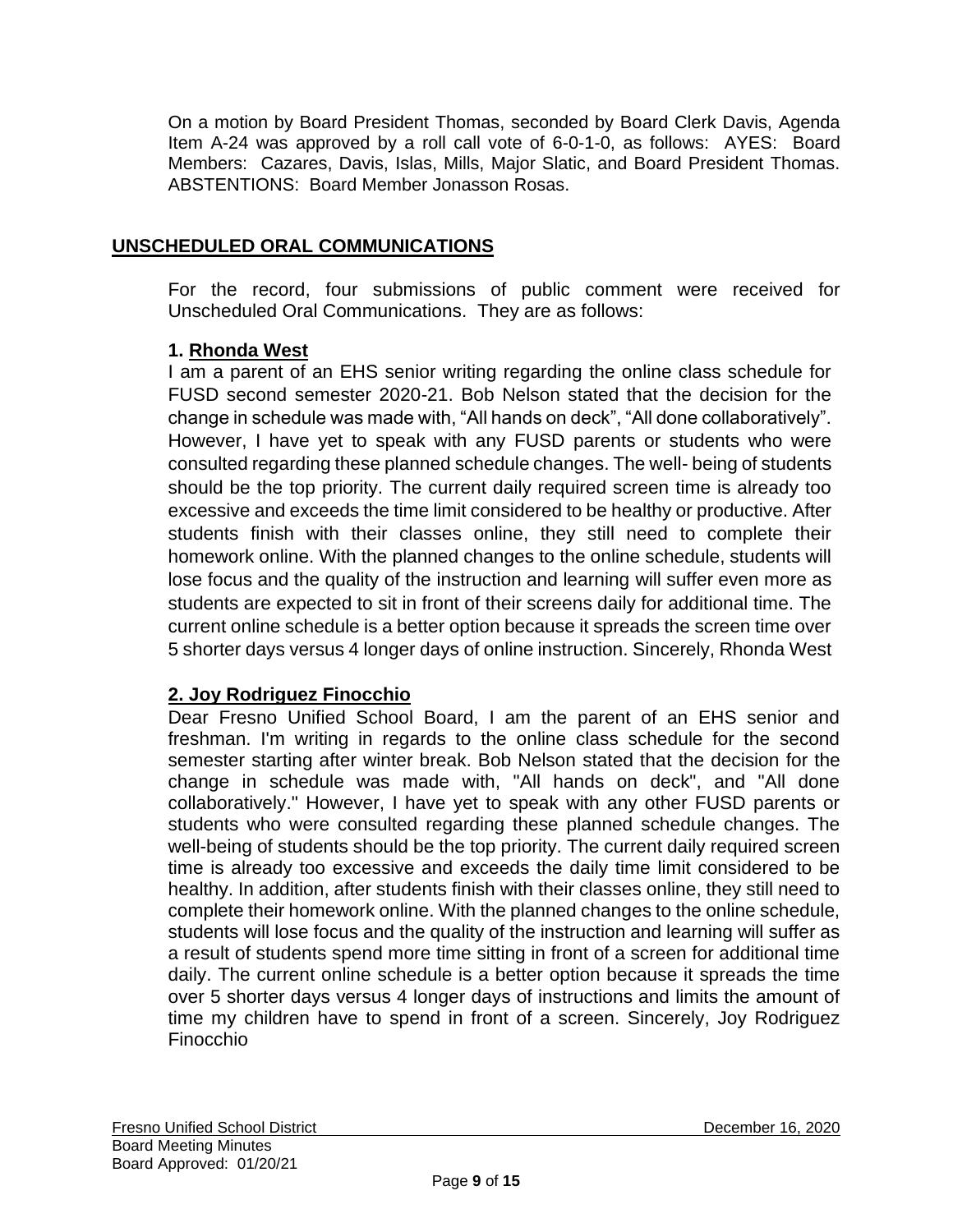## **3. Riley Walton**

My name is Riley Walton and I am a senior at Edison High School. I am writing regarding the new second-semester schedule for Fresno Unified. Firstly, students cannot reasonably be expected to focus for over an hour while the "maximum attention span for an average adult is 20 minutes" (Gutenberg Technology.) If an adult cannot focus for hardly more than a quarter of the newly projected class time, I leave you to imagine what the nightmare of online learning has been thus far. This has been exemplified in my own lectures too many times to count: silent breakout rooms, no contributions to group projects, and mics remaining muted past the 30-minute mark. Another issue is that many students and teachers lack the surroundings at home to sustain a proper learning environment. There have been countless instances in which children, neighbors, and pets have prevented a class meeting from proceeding smoothly. The 15-minute extension will only exaggerate these issues. Lastly, many students my age have jobs that help support their families or themselves. Online education has allowed many of my peers, including myself, to pick up extra hours at work and secure a more fruitful schedule following the dismissal from class at 12:30 pm. A longer school day will disrupt the work of hundreds of students who rely on that income for necessities during this time of the economic collapse. It is for the reasons mentioned above that I request the schedule change be reversed.

## **4. Mikey West**

Dear Superintendent Nelson and Board Members, I'm a student who attends Edison High. This summer, I was made aware of FUSD's use of Gaggle to monitor many aspects of students' online life without consent. I wrote a letter to FUSD admin explaining why I thought this was wrong. The response I got was dismissive and condescending. I replied asking for clarification. 4 months later and I'm yet to receive a response. The District also chose to employ legal counsel to respond to a student complaint. That is how much this institution values student opinions. Based on FUSD's decision to go to legal counsel, I reached out to the American Civil Liberties Union to explain the situation that I found myself in. I was fortunate enough to receive a response and to find out they share my concerns. This week, a letter was sent from the ACLU, Californians for Justice, Central Valley Partnership, CAIR Sacramento Valley/Central California, Dolores Huerta Foundation, Fresno Barrios Unidos, GSA Network, Hmong Innovating Politics, and SIREN to FUSD calling for an end of the Gaggle requirement. I am writing to express my disappointment in the District leadership and to begin to bring public attention to the present situation. I am aware of other families who are equally disturbed by this. I know monitoring students comes from authentic concern, but it was misguided on many levels as well as rooted in pseudo- statistics. For these reasons, I ask that you immediately end using Gaggle. Thank you.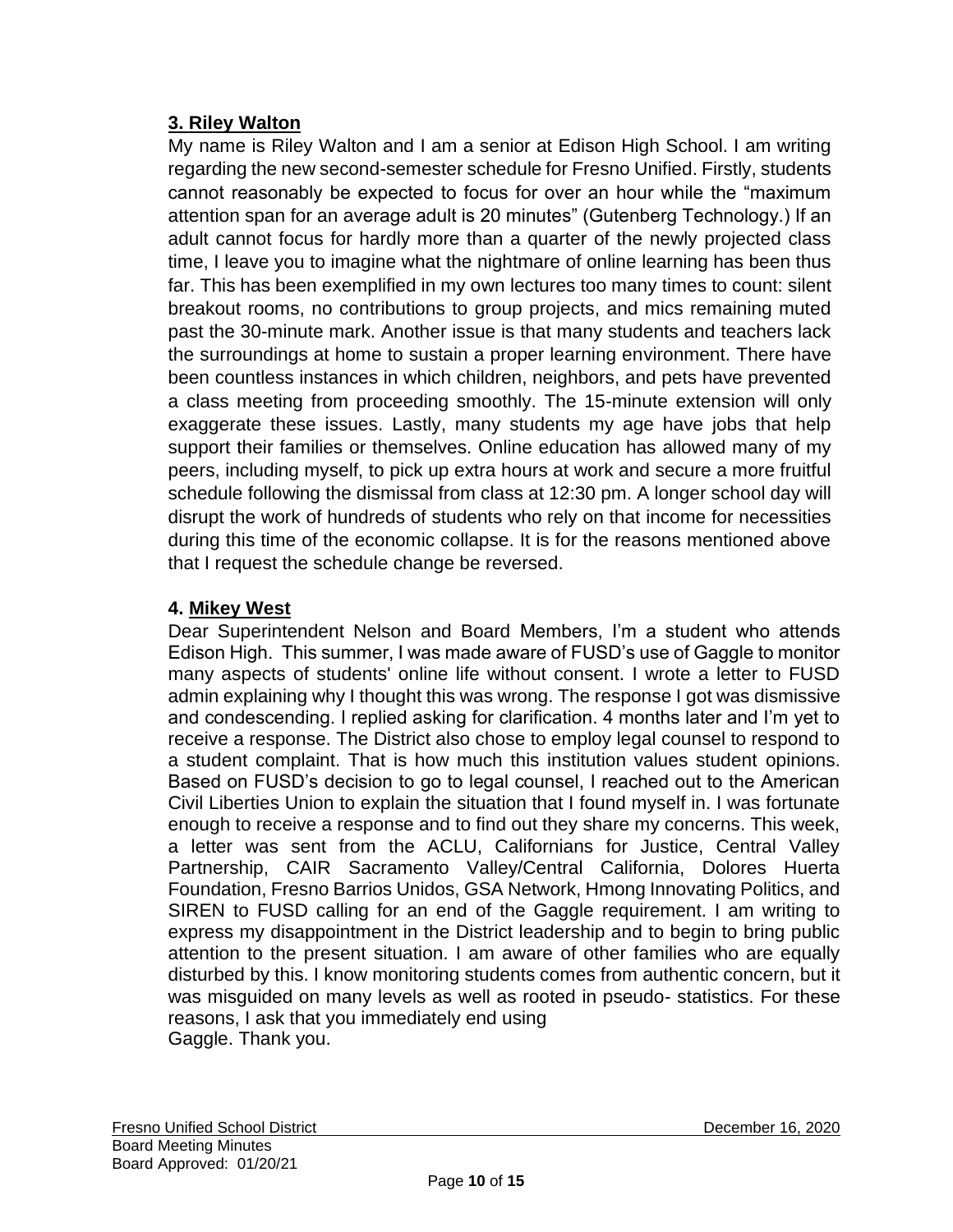### **B. CONFERENCE/DISCUSSION AGENDA**

#### **B-26, DISCUSS and DECIDE in the Matter of the Carter G. Woodson Public Schools' Renewal Petition**

Carter G. Woodson Public Charter Schools (Woodson) delivered a renewal petition to the district seeking authorization to operate July 01, 2021 through June 30, 2026. Woodson currently serves approximately 385 students in grades seven through twelve across two campuses, located at 3333 North Bond and 4880 North First in Fresno.

#### **OPPORTUNITY for Public Comment**

For the record, no public comments were received for Agenda Item B-26.

On a motion by Board President Thomas, seconded by Board Clerk Davis, Agenda Item B-26 was approved by a roll call vote of 7-0-0-0, as follow: AYES: Board Members: Cazares, Davis, Islas, Jonasson Rosas, Mills, Major Slatic, and Board President Thomas.

### **B-27, PRESENT and DISCUSS Student Voice Collaborative for the 2020/21 School Year**

The Superintendent and Board Student Advisory Council provided an update regarding their progress as well as some challenges for the 2020/21 school year pertaining to the various student groups within the Student Voice Collaborative. In addition, a summary of the meeting held on December 07, 2020 with Superintendent Dr. Robert G. Nelson was provided.

#### **OPPORTUNITY for Public Comment**

For the record, no public comments were received for Agenda Item B-27.

For the record, Board Members had comments/questions pertaining to Agenda Item B-27. A summary is as follows: Thanked students for participating in the Student Voice Collaborative and for bringing their comments and concerns to the Board.

#### **B-28, DISCUSS and APPROVE 2nd Amendment to the 2020/21 Academic Calendar** Staff provided information for the Board's consideration pertaining to the 2nd Amendment to the 2020/21 Academic Calendar.

#### **OPPORTUNITY for Public Comment**

For the record, no public comments were received for Agenda Item B-28.

For the record, Board Members had comments/questions pertaining to Agenda Item B-28. A summary is as follows: What adjustments or accommodations will be made for those that anticipated to be done with sheltering in place by June and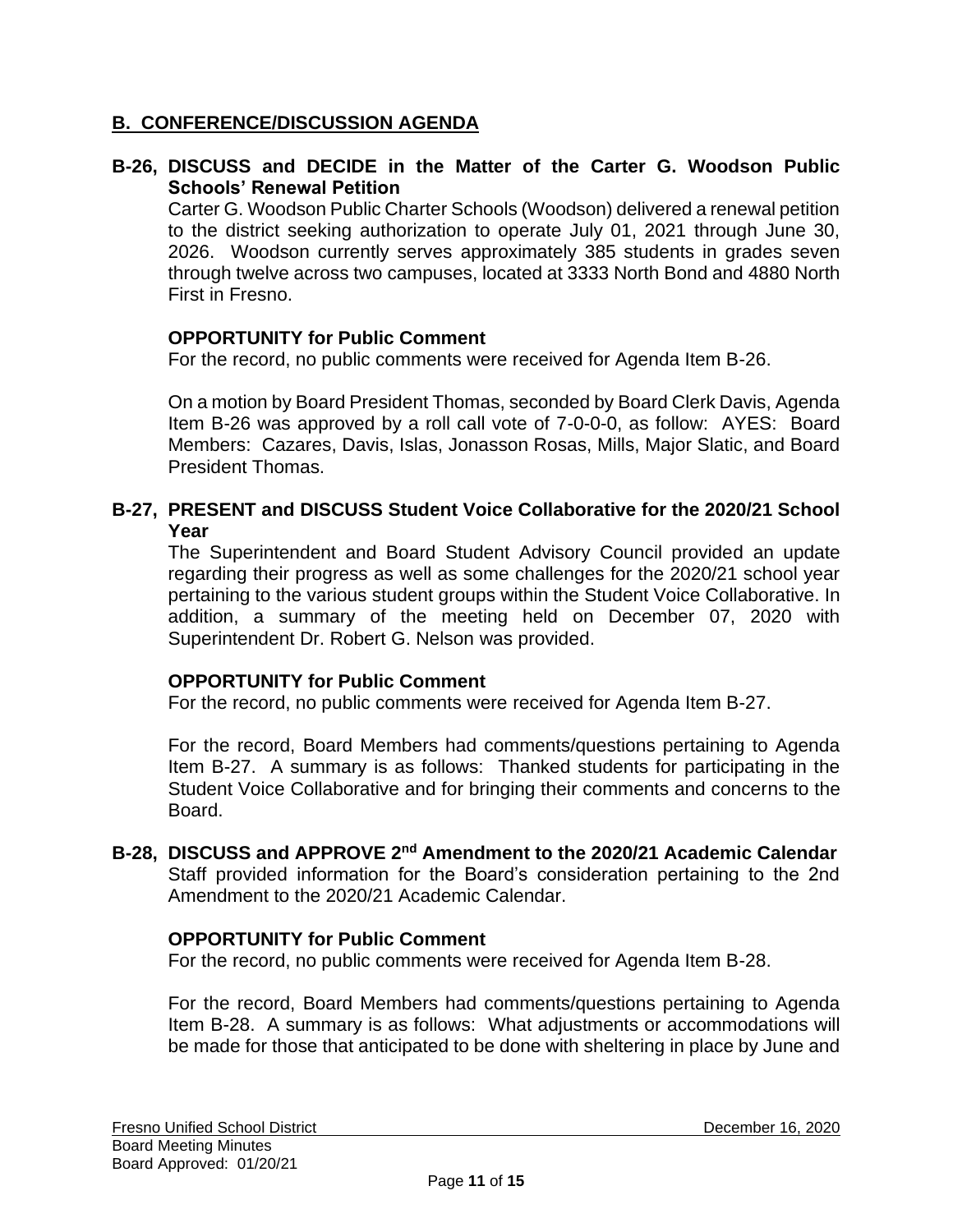have made vacation plans? Willing to support the change if the district can make accommodations. Superintendent Nelson was available to provide clarity.

On a motion by Board President Thomas, seconded by Board Member Jonasson Rosas, Agenda Item B-28 was approved by a roll call vote of 7-0-0-0, as follow: AYES: Board Members: Cazares, Davis, Islas, Jonasson Rosas, Mills, Major Slatic, and Board President Thomas.

#### **B-29, PRESENT and DISCUSS Plans for Stakeholder Engagement Related to the Local Control and Accountability Plan**

The Local Control and Accountability Plan outlines the district goals, actions and expenditures planned for improving student outcomes. Critical to the development of the plan is engagement of district stakeholders to seek input and feedback on the district's plan for elevating student success. The presentation included an update from staff regarding the district's outreach efforts as well as the integration and alignment with the district's Strategic Planning work.

#### **OPPORTUNITY for Public Comment**

For the record, no public comments were received for Agenda Item B-29.

For the record, Board Members had comments/questions pertaining to Agenda Item B-29. A summary is as follows: Thanked staff for flexibility in scheduling meetings. Requested clarity as to interpretations services for virtual meetings. Discussed the possibility of holding a meeting for each individual language of English, Spanish, and Hmong. Interim CFO Santino Danisi and Executive Director Tammy Townsend were available to provide clarity.

**B-30, OPPORTUNITY for PUBLIC DISCLOSURE and RATIFICATION of the 2020- 2021 Negotiated Collective Bargaining Agreement between Fresno Unified School District and California School Employees Association, Chapter 125** In accordance with Government Code 3547.5, all major provisions of collective bargaining agreements are to be presented at a public meeting of the public-school employer before the employer enters into written agreement with an exclusive representative. Included in the Board binders was a copy of the Tentative Agreement between Fresno Unified School District and California School Employees Association, Chapter 125.

### **OPPORTUNITY for Public Comment**

For the record, no public comments were received for Agenda Item B-30.

On a motion by Board Member Mills, seconded by Board President Thomas, Agenda Item B-30 was ratified by a roll call vote of 5-0-0-2, as follows: AYES: Board Members: Cazares, Davis, Jonasson Rosas, Mills, Board President Thomas. ABSENT: Board Members: Islas and Major Slatic.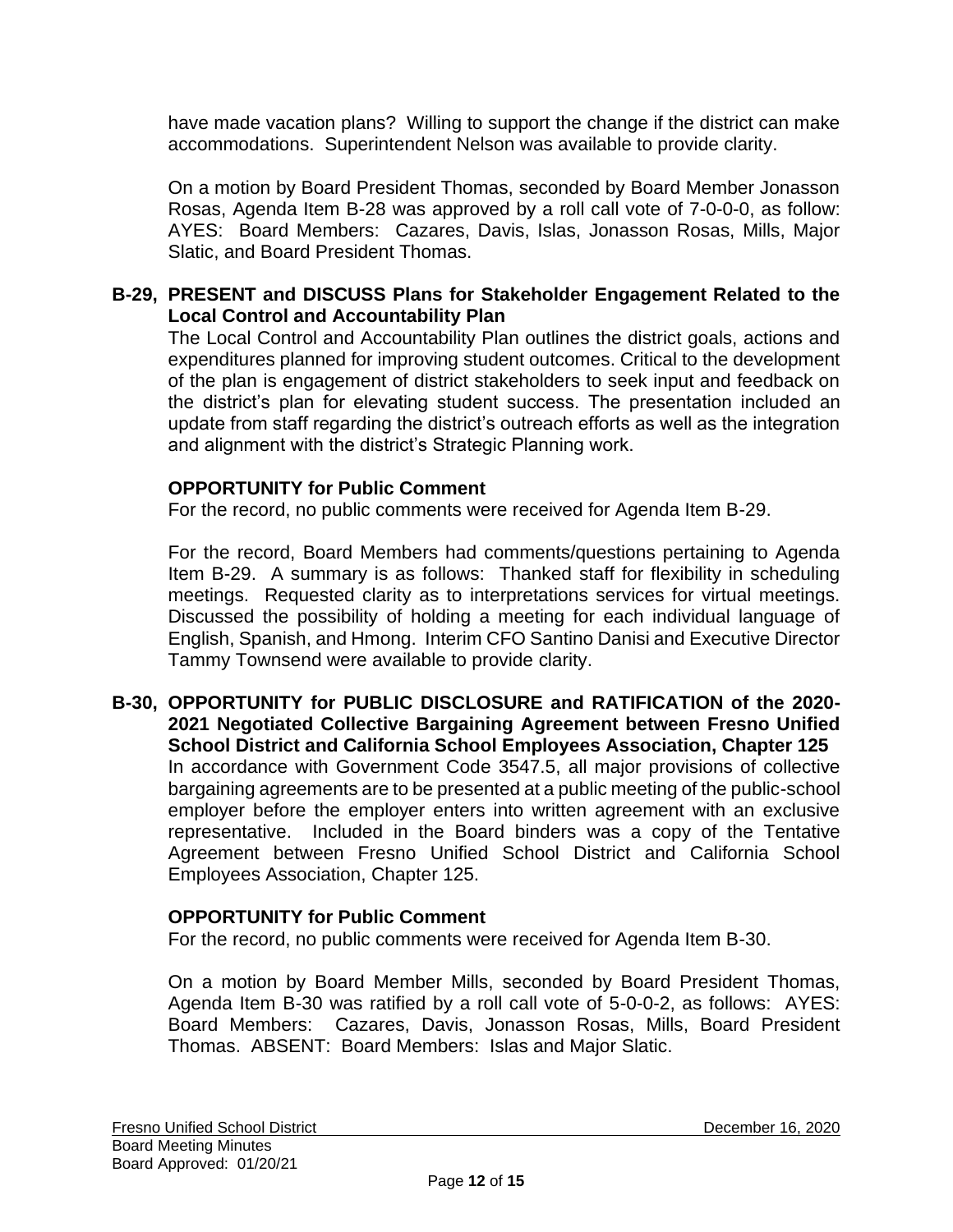#### **B-31, DISCUSS and APPROVE Appointment of Board Member Voting Representative and Alternate Voting Representative to the Fresno County Committee on School District Organization Elections**

California Education Code Section 35023 states, *The governing board of each school district of every kind or class shall annually at its initial meeting select one of its members as its representative who shall have one vote for each member to be elected to the county committee provided by Article 1 (commencing with Section 4000) of Chapter 1 of Part 3. The secretary or clerk of the district shall furnish the county superintendent of schools with a certificate naming the representative selected by the board.*

### **OPPORTUNITY for Public Comment**

For the record, no public comments were received for Agenda Item B-31.

On a motion by Board Clerk Davis, seconded by Board President Thomas, Trustee Mills was appointed as the voting representative to the Fresno County Committee on School District Organization on a roll call vote of 6-0-0-1, as follows: AYES: Board Members: Cazares, Davis, Islas, Jonasson Rosas, Mills, and Board President Thomas. ABSENT: Board Member Major Slatic.

On a motion by Board President Thomas, seconded by Board Clerk Davis, Trustee Jonasson Rosas was appointed as the alternate voting representative to the Fresno County Committee on School District Organization on a roll call vote of 6- 0-0-1, as follows: AYES: Board Members: Cazares, Davis, Islas, Jonasson Rosas, Mills, and Board President Thomas. ABSENT: Board Member Major Slatic.

### **C. RECEIVE INFORMATION & REPORTS**

There Board was in receipt of item C-32.

### **ORGANIZATION of the Board of Education**

Superintendent Nelson presided at the organizational meeting and accepted nominations for the position of President of the Board of Education. After the President was elected, the President presided and accepted nominations for the Clerk of the Board of Education.

For the record, Superintendent Nelson called for nominations for position of President of the Board of Education.

Board Member Cazares nominated Board Member Islas for position of President of the Board of Education, seconded by Board Member Islas.

Board Member Jonasson Rosas nominated Board Member Davis for position of President of the Board of Education, seconded by Board Member Major Slatic.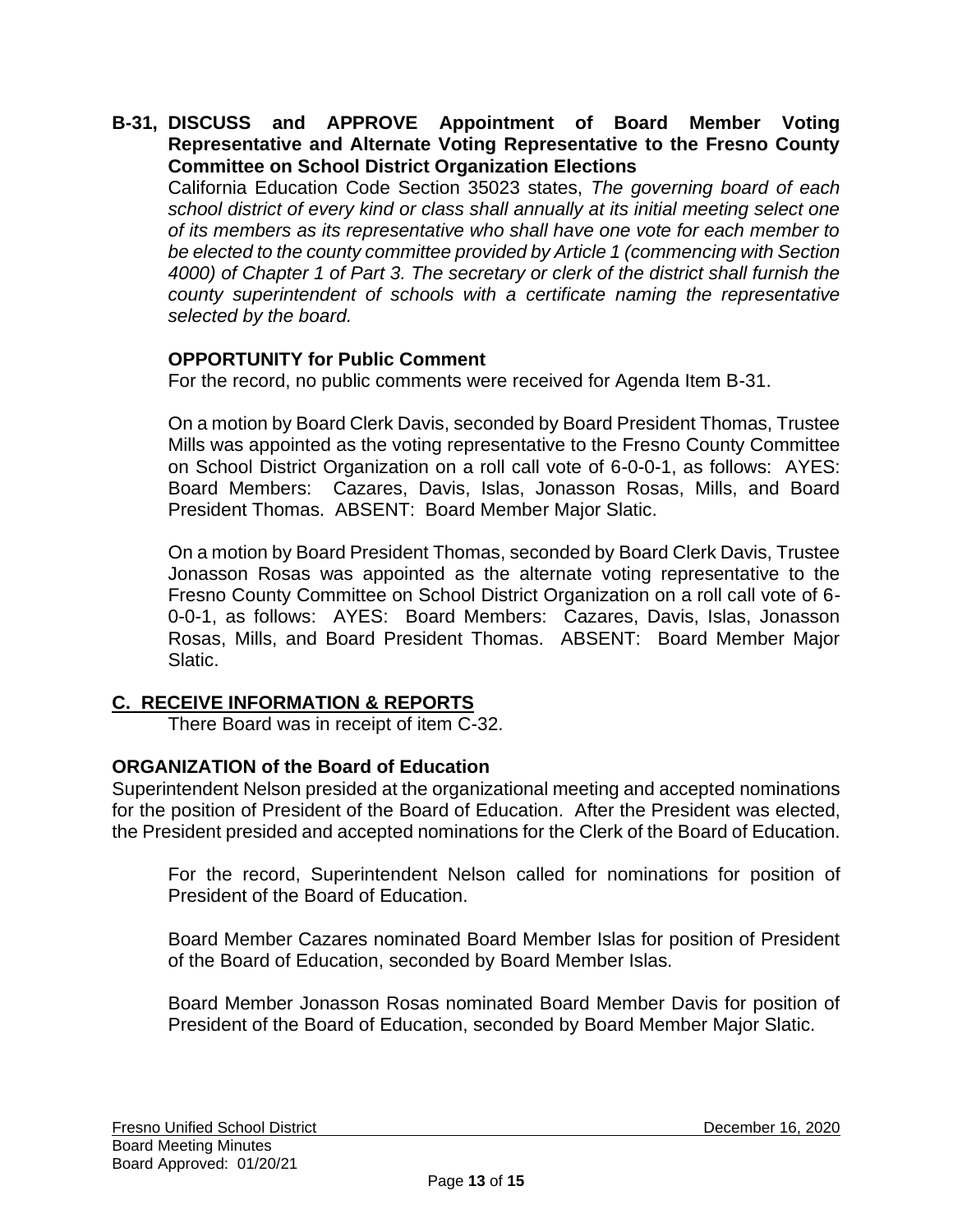On a motion by Board Clerk Davis, seconded by Board Member Mills, the call for nominations for position of President of the Board of Education was closed by a roll call vote of 7-0-0-0, as follows: AYES: Board Members: Cazares, Davis, Islas, Jonasson Rosas, Mills, Major Slatic, and Board President Thomas.

On a motion by Board Member Cazares, seconded by Board Member Islas, the nomination of Board Member Islas for Board President did not pass, by a roll call vote of 2-5-0-0, as follows: AYES: Board Members: Cazares and Islas. NOES: Board Members: Davis, Jonasson Rosas, Mills, Major Slatic, and Thomas.

On a motion by Board Member Jonasson Rosas, seconded by Board Member Major Slatic, the nomination of Board Member Davis for Board President was approved, by a roll call vote of 6-1-0-0, as follows: AYES: Board Members: Cazares, Davis, Jonasson Rosas, Mills, Major Slatic and Thomas. NOES: Board Member Islas.

For the record, newly elected Board President Davis called for nominations for position of Clerk of the Board of Education.

Board Member Mills nominated Board Member Islas for position of Clerk of the Board of Education, Board Member Islas declined.

Board Member Islas nominated Board Member Cazares for position of Clerk of the Board of Education, seconded by Board Member Mills.

Board President Davis, nominated Board Member Thomas for position of Clerk of the Board of Education, seconded by Board Member Jonasson Rosas.

On a motion by Board Member Jonasson Rosas, seconded by Board Member Mills, the call for nominations for position of Clerk of the Board of Education was closed by a roll call vote of 7-0-0-0, as follows: AYES: Board Members: Cazares, Islas, Jonasson Rosas, Mills, Major Slatic, Thomas, and Board President Davis.

On a motion by Board Member Islas, seconded by Board Member Mills, the nomination of Board Member Cazares for Board Clerk did not pass, by a roll call vote of 3-4-0-0, as follows: AYES: Board Members: Cazares, Islas and Mills. NOES: Board Members: Jonasson Rosas, Major Slatic, Thomas, and Board President Davis.

On a motion by Board President Davis, seconded by Board Member Jonasson Rosas, the nomination of Board Member Thomas for Board Clerk was approved, by a roll call vote of 6-1-0-0, as follows: AYES: Board Members: Cazares, Jonasson Rosas, Mills, Major Slatic, Thomas, and Board President Davis . NOES: Board Member Islas.